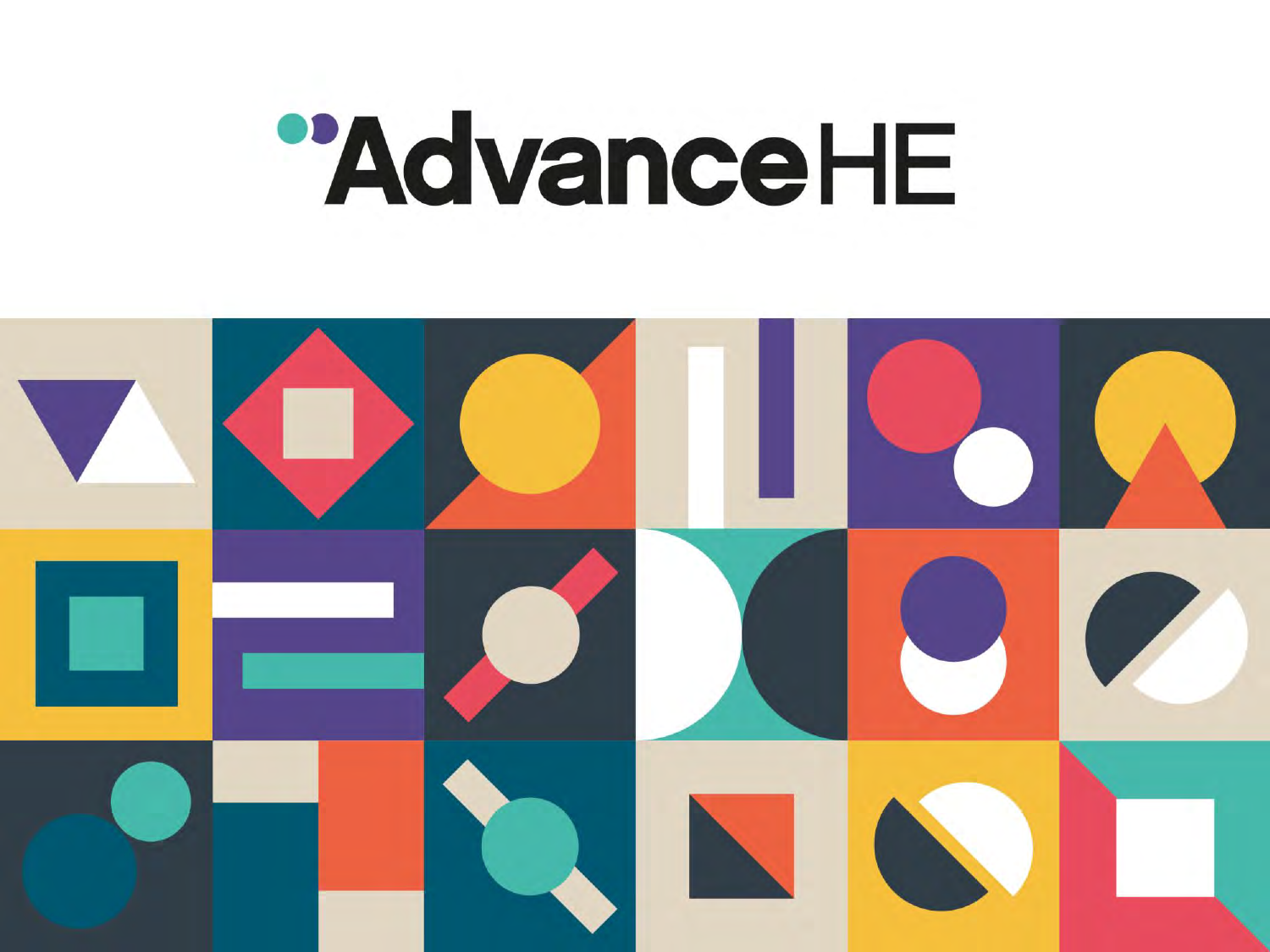#### Solent University - Governance Effectiveness Review September 2019

Summary of results

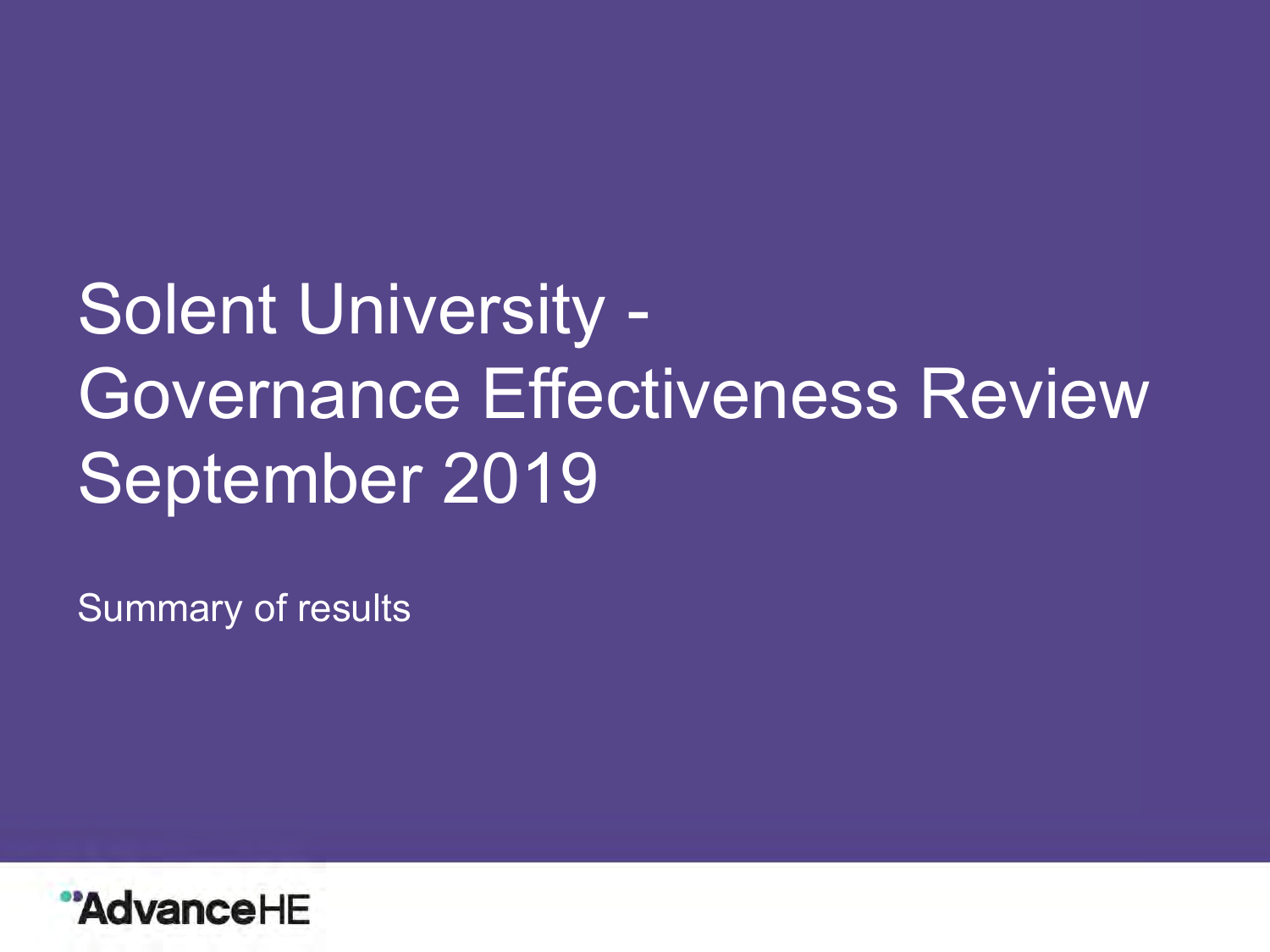### **Background**

- 19 responses to the survey:
	- 9 External / Lay members (47.4%)
	- 4 Executive / Senior Manager members (21.1%)
	- 2 Staff (including Senate / Academic Board) members (10.5%)
	- 1 Chair/ convenor (5.3%)
	- 1 SMT member in attendance (5.3%)
	- 1 Student member (5.3%)
	- 1 Other (5.3%) [*"Independent Governor, just retired"*]
- Overall, a positive and supportive response was received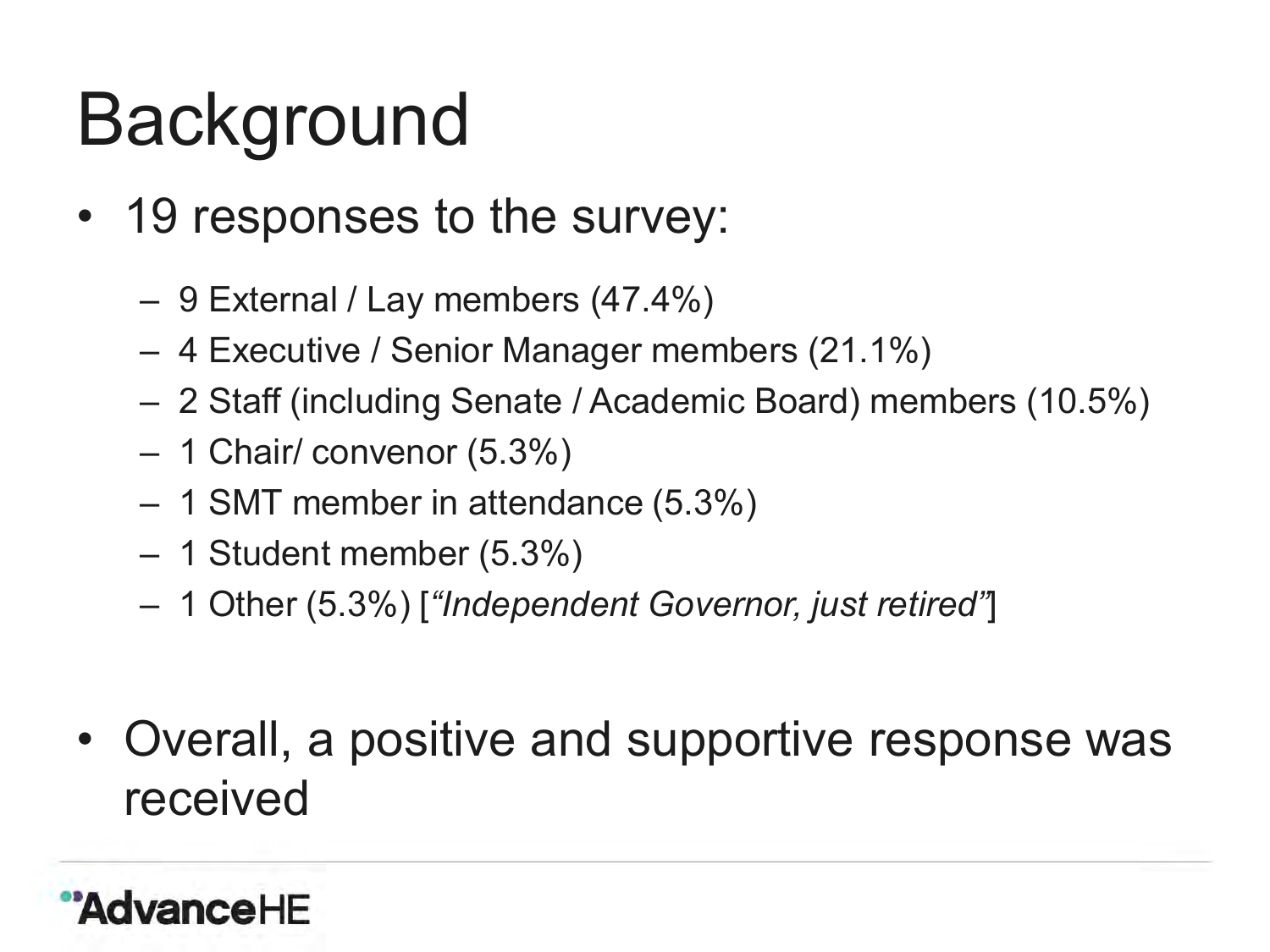### Areas of strength

**From 32 question areas, it is firstly worth noting that 15 questions were rated with 100% agreement. These included:** 

- **Q5) Confidence in the institutional processes for maintaining the quality and standards of teaching and learning**
- **Q6) The governing body are assured as to financial stability and value-formoney**
- **Q7) Effective processes in place to enable ethical policies and behaviours in the management of risk**
- **Q12) The governing body demonstrates an understanding of and commitment to the institution's vision, ethos and culture**
- **Q16) Reliable and up-to-date information is provided to the governing body to ensure that it is fully informed about its legal and regulatory responsibilities**
- **Q17) Effective communication to and from the governing body with key stakeholders**

#### **AdvanceHF**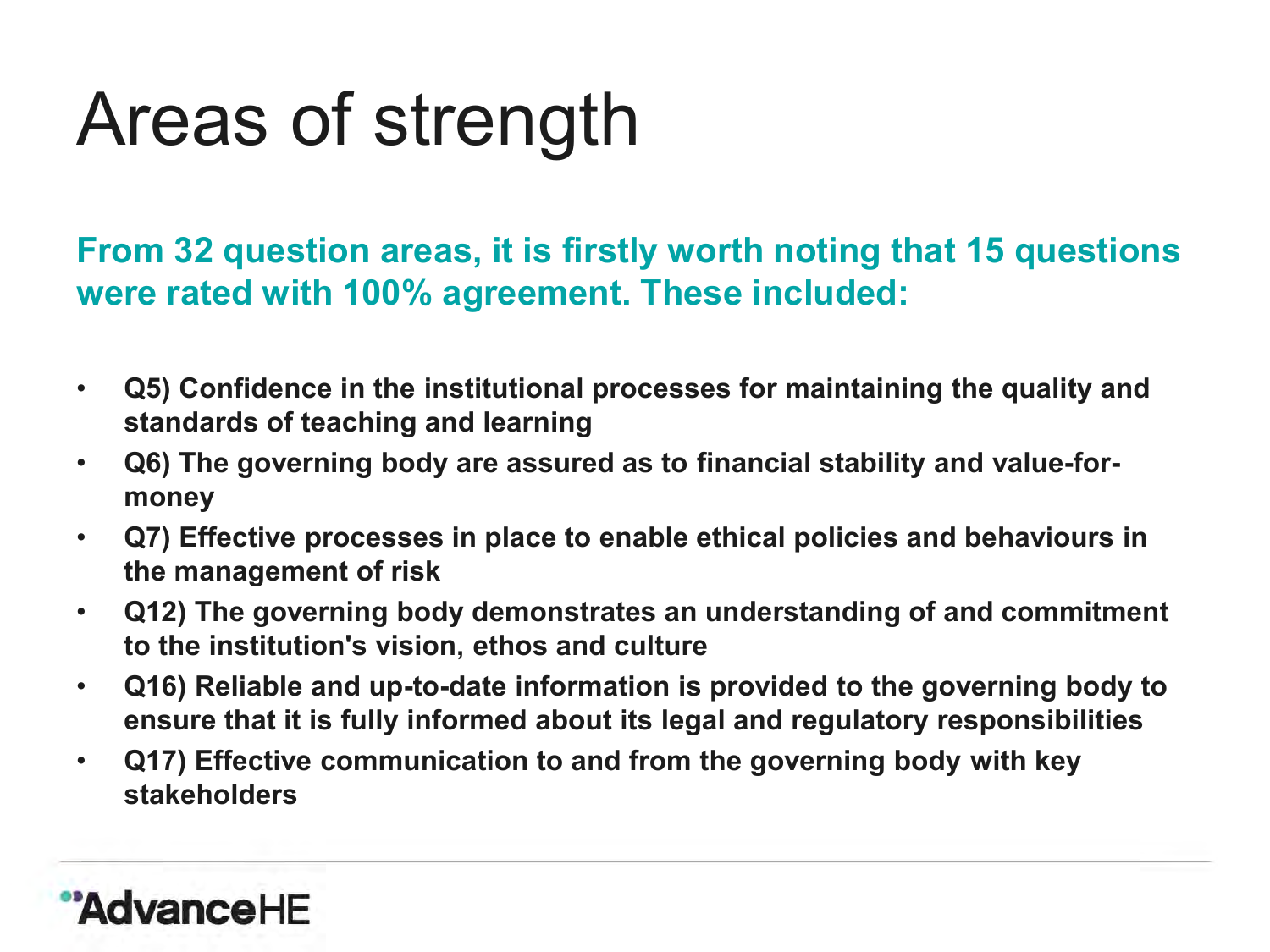### Areas of strength

#### **100% agreement -** *examples continued:*

- **Q21) Meetings and business are conducted and chaired in a way which encourages the active involvement of all members in discussions and decision-making**
- **Q22) Working relationships between governing body members and the institution's executive are good**
- **Q23) A positive atmosphere exists to support effective governance**
- **Q24) The need for constructive challenge by the governing body is understood and accepted by both members and the executive**
- **Q27) Agreed standards of organisational financial health and sustainability are being achieved**
- **Q29) Defined quality levels for the student experience are being achieved**
- **Q30) Risks are well-managed and organisational reputation is protected**
- **Q31) The governing body ensures there is effective organisational leadership**

#### **AdvanceHF**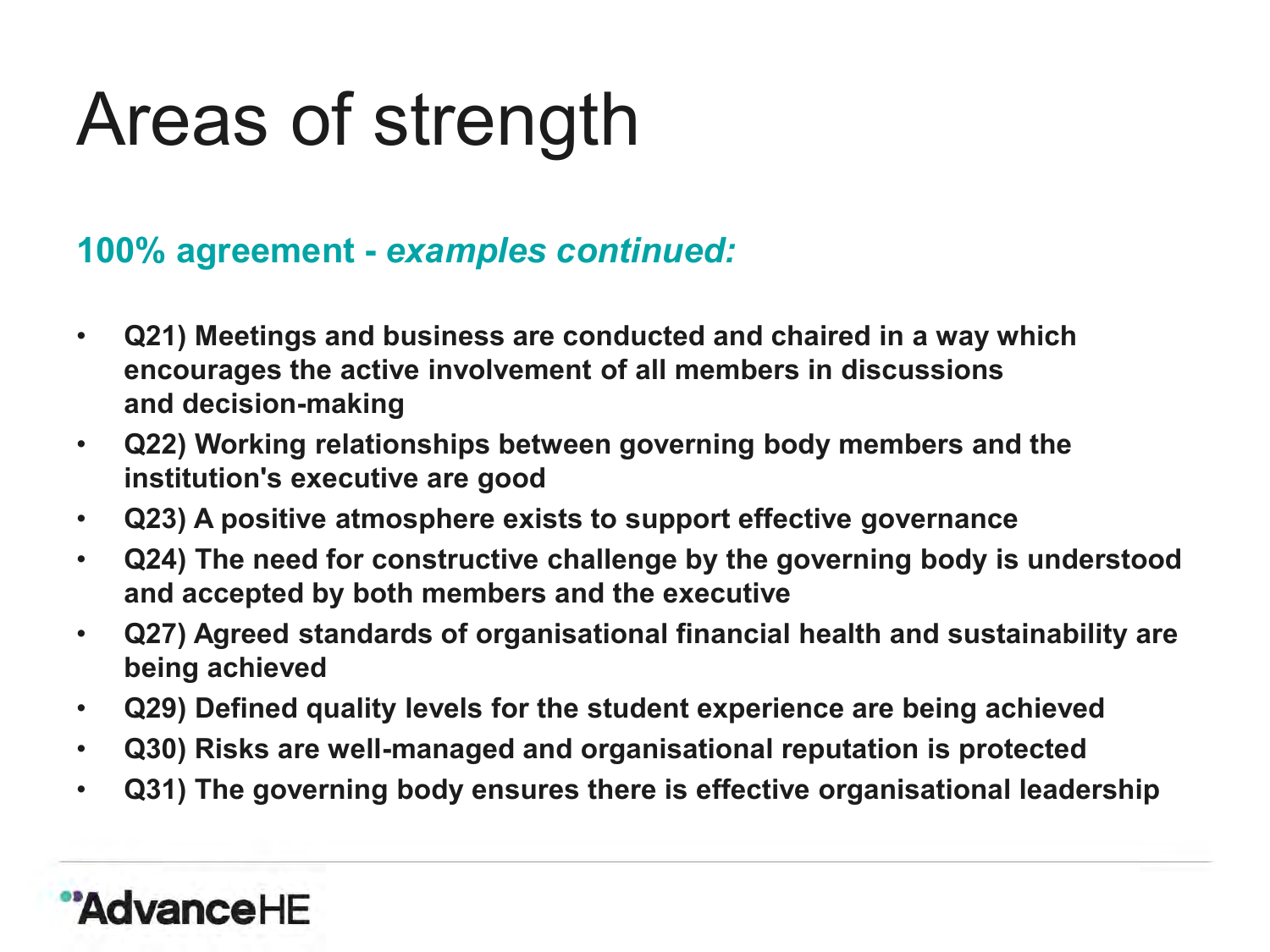### Areas of strength - Benchmarking

**When comparing against the benchmark, 19 out of the 32 questions ranked 10% or more** *above* **the benchmark position. The top three included:** 

- **Q14) Receives assurance that recommendations arising from performance reviews of academic departments or professional services are implemented [31% above the benchmark]**
- **Q8) There are processes in place to ensure recruitment of governing body members addresses the requirements of equality and diversity [25% above the benchmark]**
- **Q9) The recruitment of governing body membership is effectively managed [25% above the benchmark]**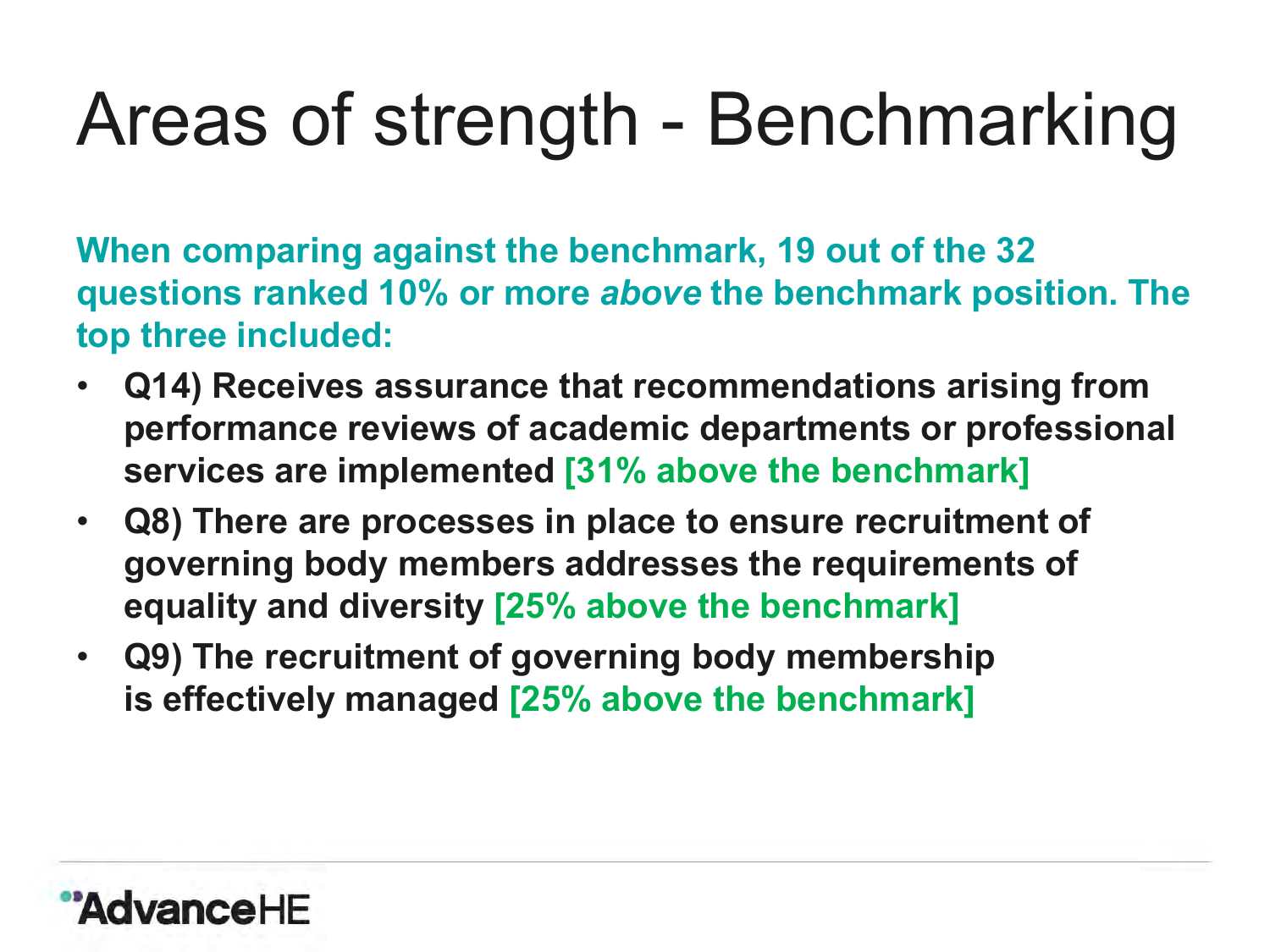# Areas of strength - Benchmarking

#### **The remaining 16 questions ranking 10% or more above the benchmark position included:**

- **Q10) The succession planning for governing body membership is effectively managed [23% above the benchmark]**
- **Q2) Regularly reviews its own performance [22% above the benchmark]**
- **Q29) Defined quality levels for the student experience, including related academic and service provision, are being achieved [21% above the benchmark]**
- **Q32) External and internal stakeholders have a high degree of confidence in the organisation and its governance [21% above the benchmark]**
- **Q17) There is effective communication to and from the governing body with key stakeholders [19% above the benchmark]**
- **Q19) The governing body actively ensures it has assurance on the standards of the institution's: Academic awards [19% above the benchmark]**
- **Q13) Receives assurance that regular performance reviews of all academic departments and professional services are undertaken [19% above the benchmark]**
- **Q30) Risks are well-managed (including risks from collaborative activity and partnerships) and organisational reputation is protected [18% above the benchmark]**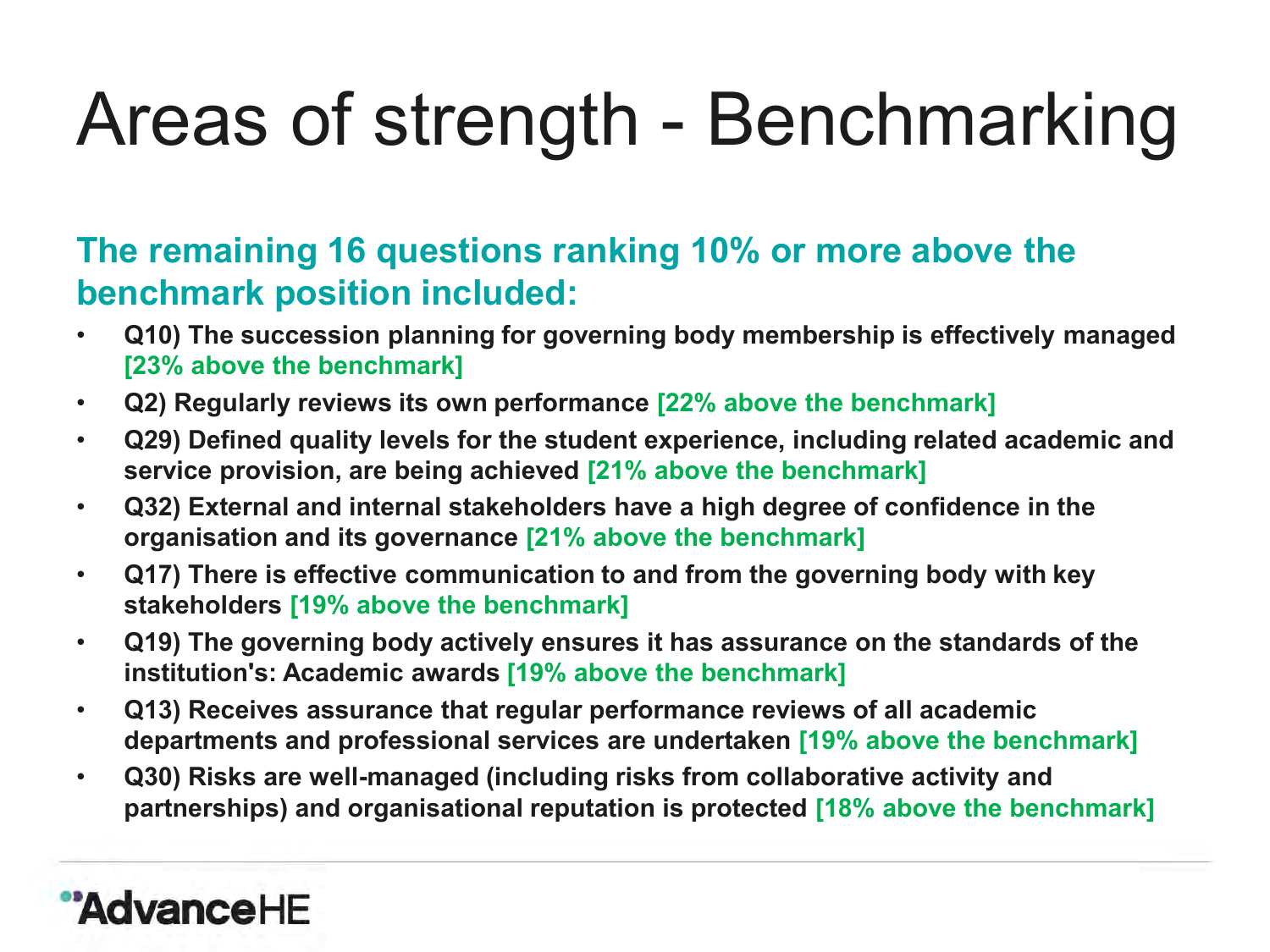# Areas of strength - Benchmarking

#### **The remaining 16 questions ranking 10% or more above the benchmark position included** *(continued…):*

- **Q5) The governing body are confident in the institutional processes for maintaining the quality and standards of teaching and learning [15% above the benchmark]**
- **Q7) To be assured that the institution has effective processes in place to enable ethical policies and behaviours in the management of risk? [15% above the benchmark]**
- **Q15) Ensures that regular performance reviews of the head of institution are undertaken and reported by the Remuneration Committee [15% above the benchmark]**
- **Q31) The governing body ensures there is effective organisational leadership [14% above the benchmark]**
- **Q24) The need for constructive challenge by the governing body is understood and accepted by both members and the executive [12% above the benchmark]**
- **Q21) governing body meetings and business are conducted and chaired in a way which encourages the active involvement of all members in discussions and decision-making [12% above the benchmark]**
- **Q27) Agreed standards of organisational financial health and sustainability are being achieved [11% above the benchmark]**
- **Q6) The governing body to be assured as to financial stability and value-for-money [10% above the benchmark)**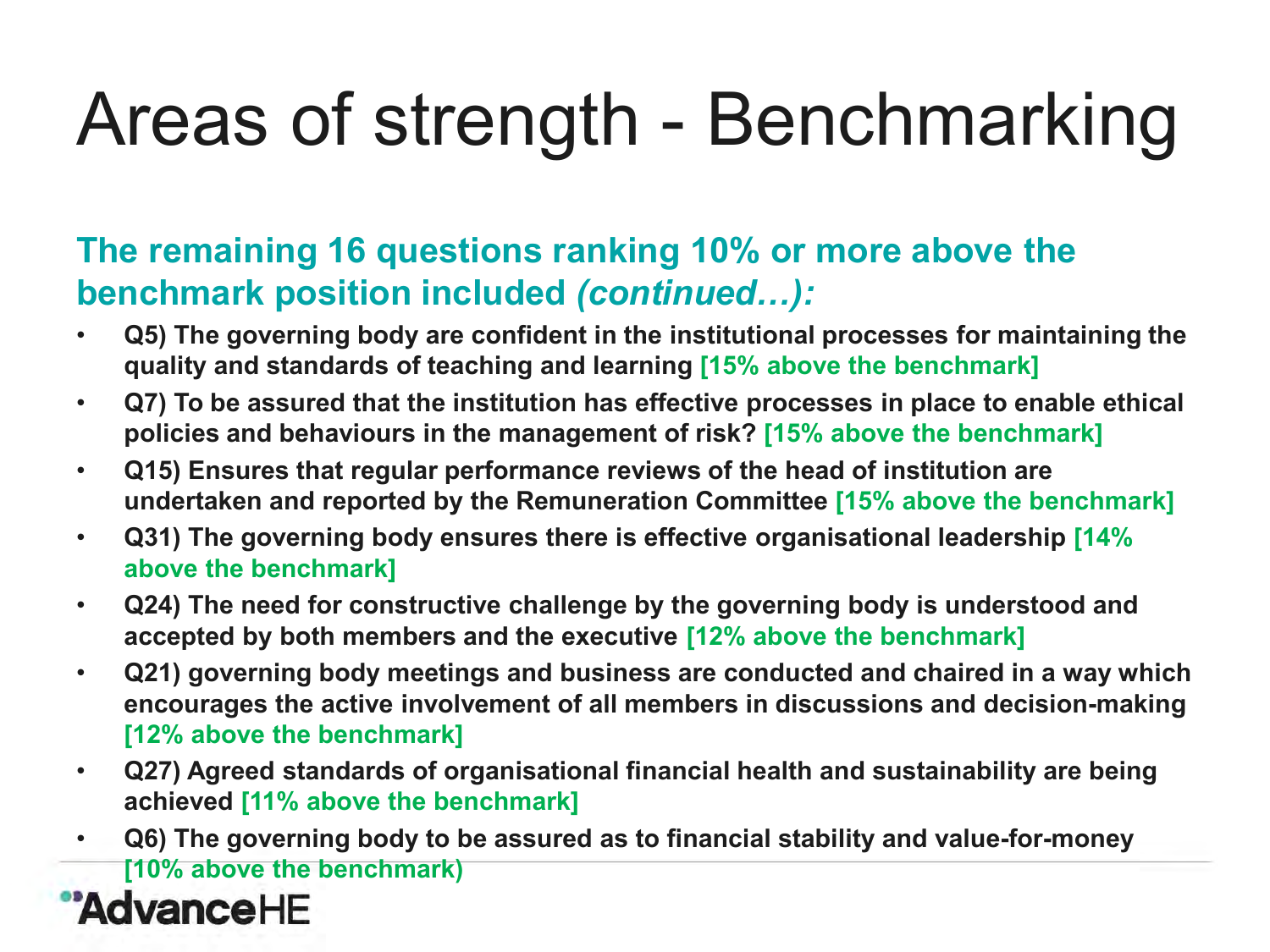# Areas for further discussion

**It is useful to consider the range of scores received across the question set**

• **Out of the 32 questions asked in the survey, only two received responses of '***strongly disagree***' and one '***partially disagree***'. This may be useful in forming wider discussion and debate with a view for potential improvement.**

**Q1) To what extent do you agree or disagree that there is a genuine and shared understanding about and commitment by both the governing body and the executive to ensure effective governance? [2 respondents 'strongly disagree']**

**Q5) To what extent do you agree or disagree that mechanisms are in place: For the governing body to be confident in the institutional processes for maintaining the quality and standards of teaching and learning? [2 respondents 'strongly disagree']**

**Q20) To what extent do you agree or disagree that the governing body actively ensures it has assurance on the standards of the institution's: Student experience? [1 respondent 'partially disagree']**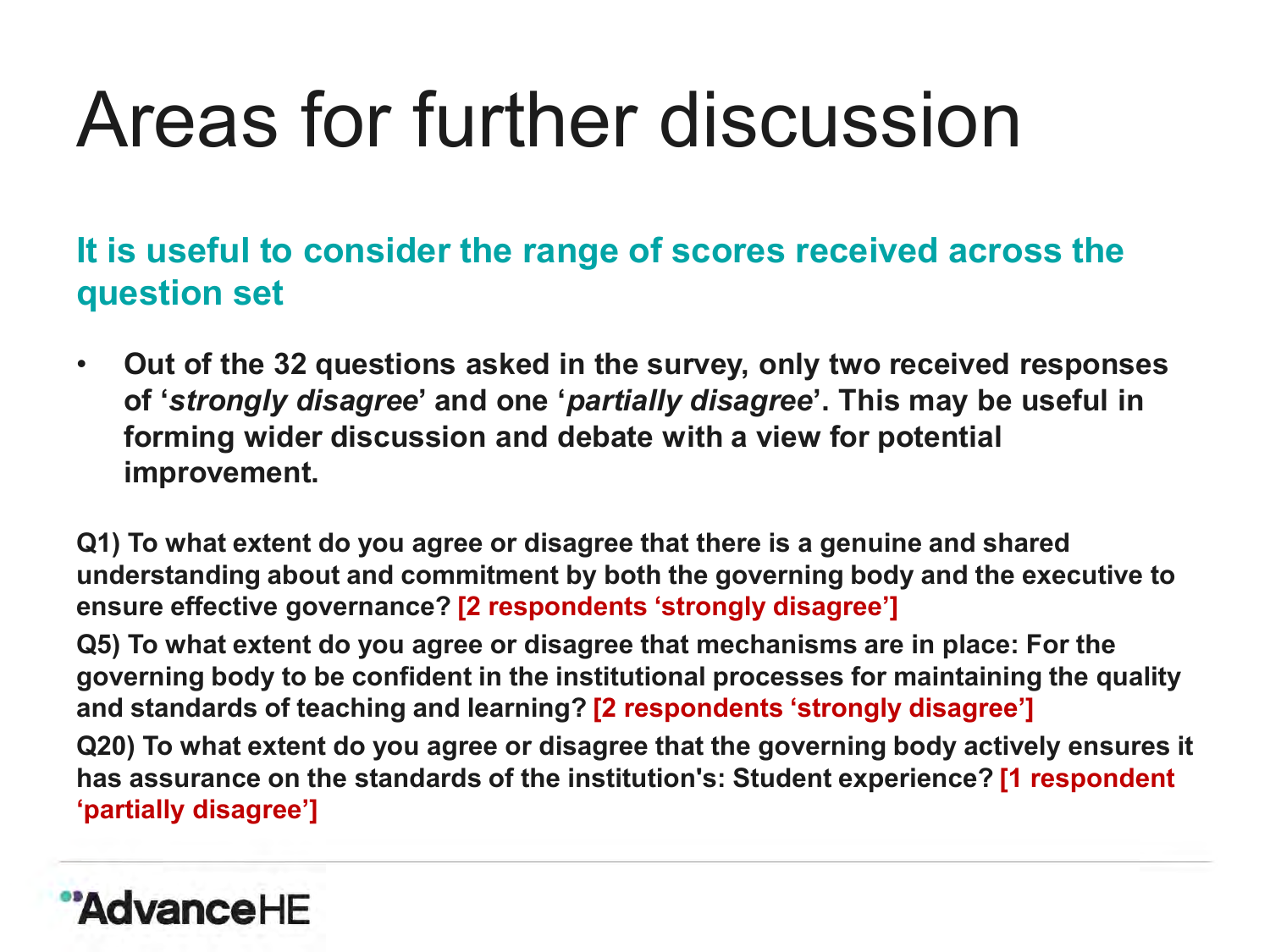### Areas to improve

**When considering potential areas to improve, four questions can be seen to have achieved a score of less than 80%. In lowest order first, these included:**

- **Q11) The contribution of all members (including the chair) is regularly reviewed using processes agreed by the governing body [58%]**
- **Q18) Reviews the extent to which its existing governance arrangements are appropriate to support the institution's long term strategic plans [68%]**
- **Q15) Ensures that regular performance reviews of the head of institution are undertaken and reported by the Remuneration Committee [79%]**
- **Q4) There are effective arrangements in place for involving staff and students in the governing body (and its committees where relevant) [79%]**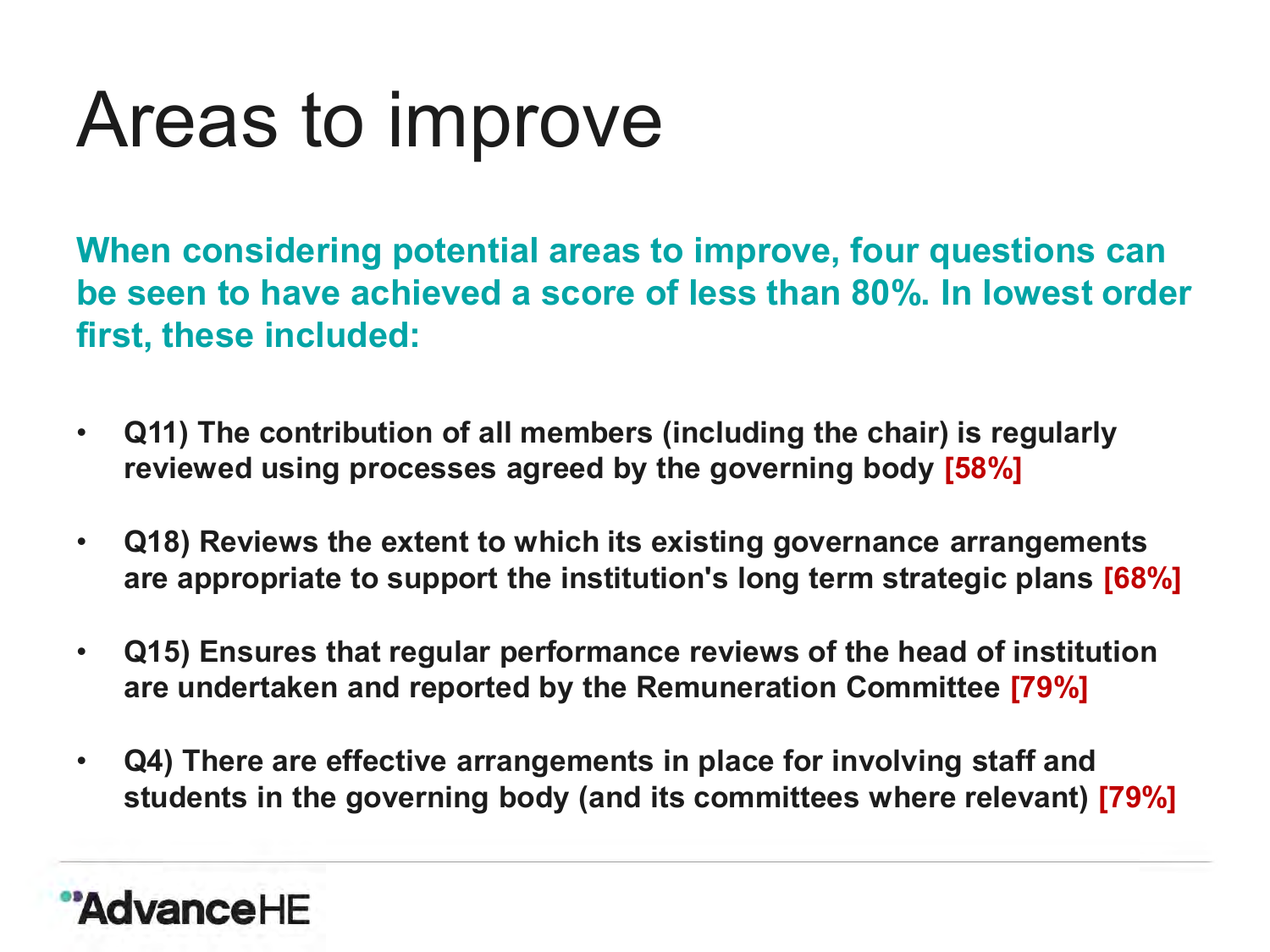### Areas to improve

#### **However it is worth noting that when benchmarking these questions, only two fall below the benchmark**

- **Q11) The contribution of all members (including the chair) is regularly reviewed using processes agreed by the governing body [58%]**
- **Q18) Reviews the extent to which its existing governance arrangements are appropriate to support the institution's long term strategic plans**  *[Score = 68%, 3% below the benchmark]*
- **Q15) Ensures that regular performance reviews of the head of institution are undertaken and reported by the Remuneration Committee [79%]**
- **Q4) There are effective arrangements in place for involving staff and students in the governing body (and its committees where relevant)**  *[Score = 79%, 4% below the benchmark]*

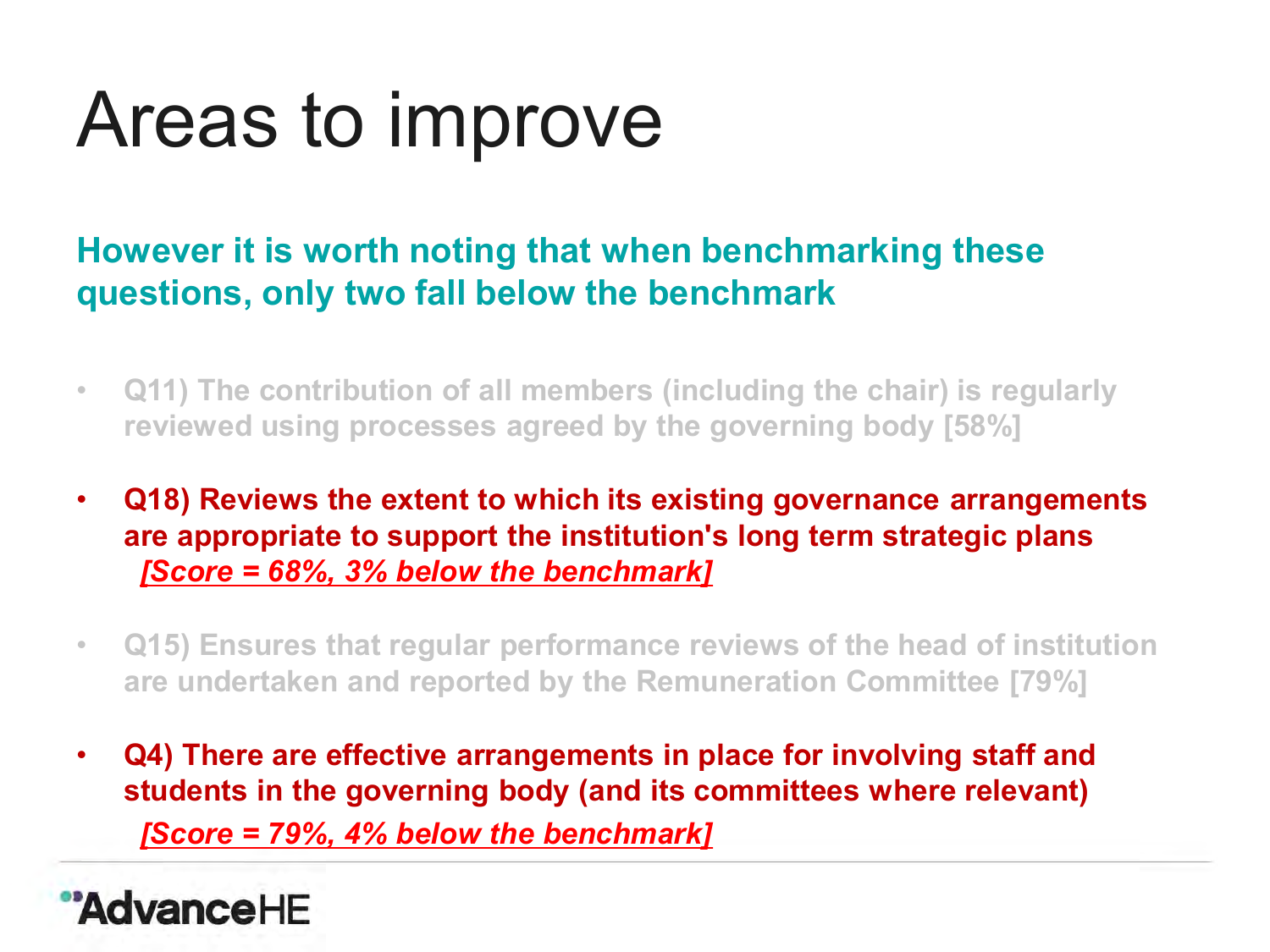### Areas to improve

**Only one further question ranked below the benchmark, this being the lowest ranking item compared to the benchmarking scale**

• **Q1) There is a genuine and shared understanding about and commitment by both the governing body and the executive to ensure effective governance?**

*[Score = 84%, 5% below the benchmark]*

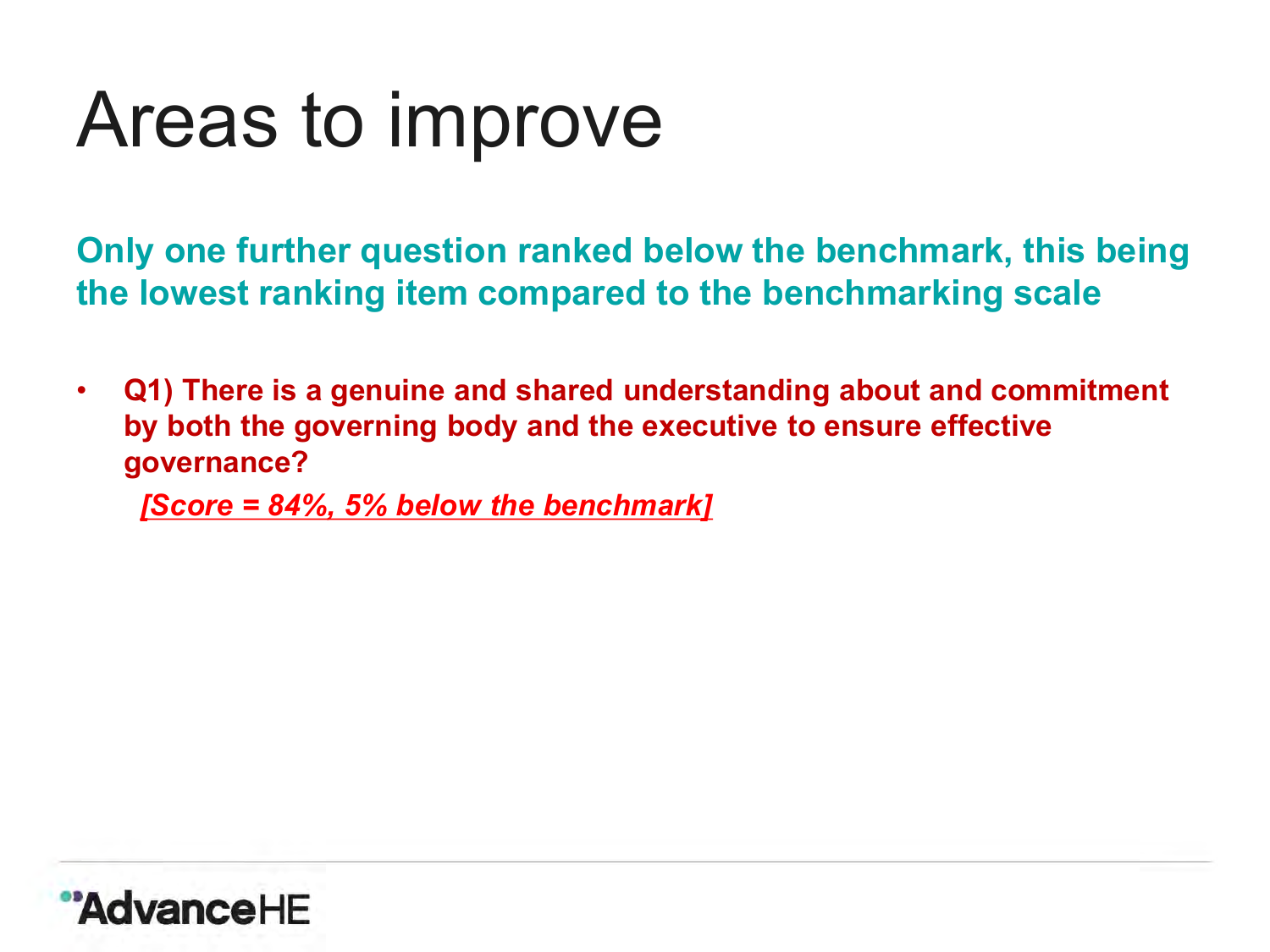# **Conclusions**

- Overall, a positive and supportive response was received with almost half of the questions scoring 100% agreement
- Furthermore, when compared against the benchmark, the majority (19 out of 32 questions) ranked 10% or more above the benchmark

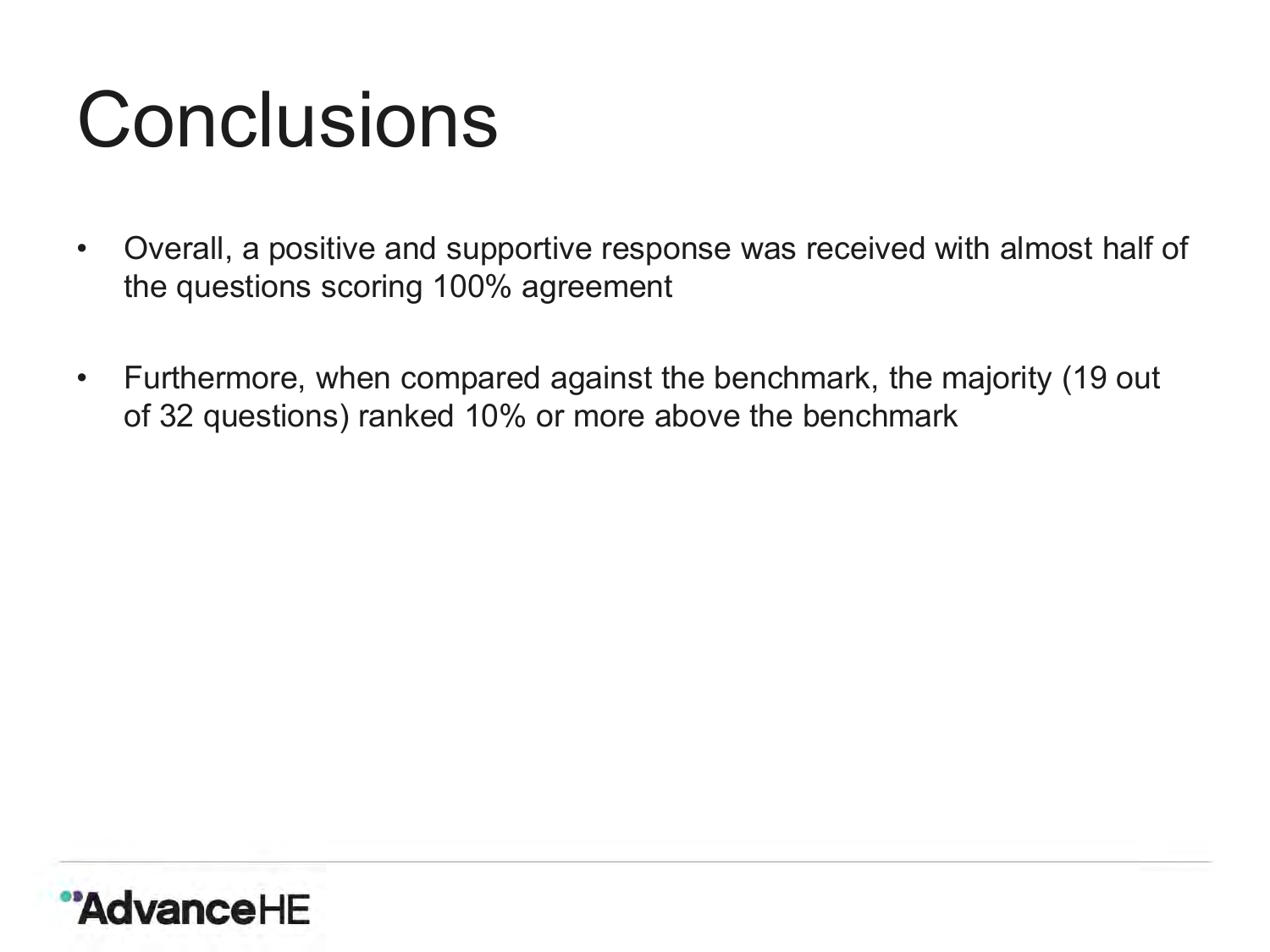# Conclusions

- However, a number of areas of improvement were identified. These included:
	- Relatively low scores received for four question areas:  $(Q11 = 58\%; Q18 = 68\%; Q15 = 79\%; and Q4 = 79\%)$
	- Three questions positioning below the benchmark:  $(Q1 = -5\%; Q4 = -4\%; Q18 = -3\%)$

• **Therefore it can be argued that the top five priorities for improvement (in order or greatest priority first) could be considered as Q1, Q4, Q18, Q11, Q15**

*Q1. To what extent do you agree or disagree that there is a genuine and shared understanding about and commitment by both the governing body and the executive to ensure effective governance?*

**\_\_\_\_\_\_\_\_\_\_\_\_\_\_\_\_\_\_\_\_\_\_\_\_\_\_\_\_\_\_\_\_\_\_\_\_\_\_\_\_\_\_\_\_\_\_\_\_\_\_\_\_\_\_\_\_\_\_\_\_\_\_\_\_\_\_\_\_\_\_\_\_\_\_\_\_\_\_\_\_\_\_\_\_\_\_\_\_\_\_\_\_\_\_\_\_\_\_\_\_\_\_\_\_\_\_\_\_\_\_\_\_\_\_\_\_\_\_\_\_\_\_\_\_\_ \_\_\_\_\_\_\_\_\_\_\_\_\_\_\_\_\_\_\_\_\_\_\_\_\_\_\_\_\_\_\_\_\_\_\_\_\_\_\_\_\_\_\_\_\_\_\_\_\_\_\_\_\_\_\_\_\_\_\_\_\_\_**

*Q4. To what extent do you agree or disagree that there are effective arrangements in place for involving staff and students in the governing body (and its committees where relevant)?*

*Q11. To what extent do you agree or disagree that the contribution of all members (including the chair) is regularly reviewed using processes agreed by the governing body?*

*Q15. To what extent do you agree or disagree that the governing body: Ensures that regular performance reviews of the head of institution are undertaken and reported by the Remuneration Committee?*

*Q18. To what extent do you agree or disagree that the governing body reviews the extent to which its existing governance arrangements are appropriate to support the institution's long term strategic plans?*